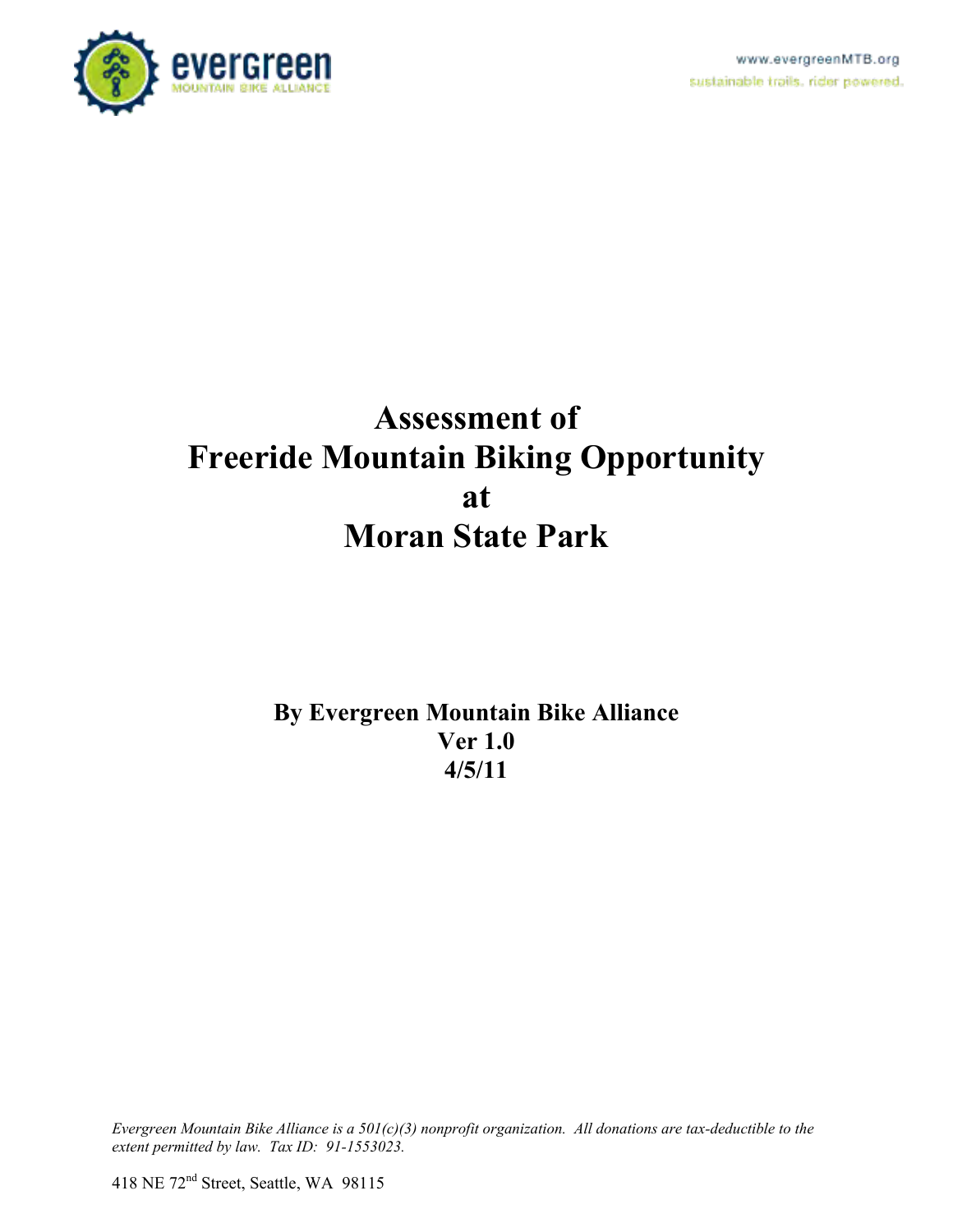#### **Introduction to Evergreen Mountain Bike Alliance:**

Evergreen Mountain Bike Alliance is Washington State's largest mountain bike organization. Created in 1989 as a grassroots response to local trail networks closing to riders, Evergreen (formerly BBTC) is now a statewide  $501(c)(3)$  nonprofit organization whose proactive mission is to create and protect sustainable mountain biking opportunities in Washington. We focus on education, advocacy, maintenance and recreation and believe in building common ground with other user groups and fostering a culture of volunteerism.

Evergreen has built two large, public, mountain biking parks incorporating both trail riding and freeriding: I-5 Colonnade Park and Duthie Hill Mountain Bike Park. With a paid staff of five employees providing professional leadership Evergreen now directs volunteer trail building and maintenance work totaling almost 10,000 hours annually on public lands across the state. Learn more at www.evergreenMTB.org

#### **Introduction to Freeriding:**

Freeride mountain biking refers to a riding style incorporating both man-made and natural trail features such as steep rock faces, drops, jumps, and sometimes wooden structures. Freeriding is a fast growing element of the sport of mountain biking and although far smaller in number of participants than the more familiar cross-country or trail riding it is also a user group which has extremely limited access to authorized trails. For example, until the construction of Colonnade Park and Duthie Hill Park the nearest legal freeriding from Seattle was two hours north, or four hours south, or five hours east.

The pressure for freeriding opportunities has led to the building of unauthorized trails on public or private property; at times without sufficient attention to the impact to resources or sustainability. Due to the need for secrecy these trails were unsigned, leading to potential hazards for insufficiently skilled cyclists who may happen upon them. In addition, because the builders knew that unauthorized trails could be destroyed at any time there may have been no effort made to incorporate elements which would allow the trail to appeal to a larger cycling audience such as options for riding around most difficult features or incorporating progressive skill building into the trail.

#### **Moran State Park and Freeriding:**

At the invitation of park staff the Evergreen Executive Director and Project Manager came to Moran State Park in February 2011 to review an existing, authorized trail which is open to mountain bikes under a seasonal restriction. At issue was the existence of unauthorized, technical trail features, including manmade jumps and drops, in or alongside the trail which were built to create a challenging freeride experience for skilled riders. We viewed the entire length of the current trail, inspected technical trail features, met with park staff and trail builders, discussed the objectives of the trail and identified design restrictions including private property, high-usage hiking trails, and areas where the terrain under the power lines become excessively steep.

When assessing an area for a technical mountain bike trail the following must be considered: sustainability, risk management, suitability for intended rider experience, and skill building opportunity.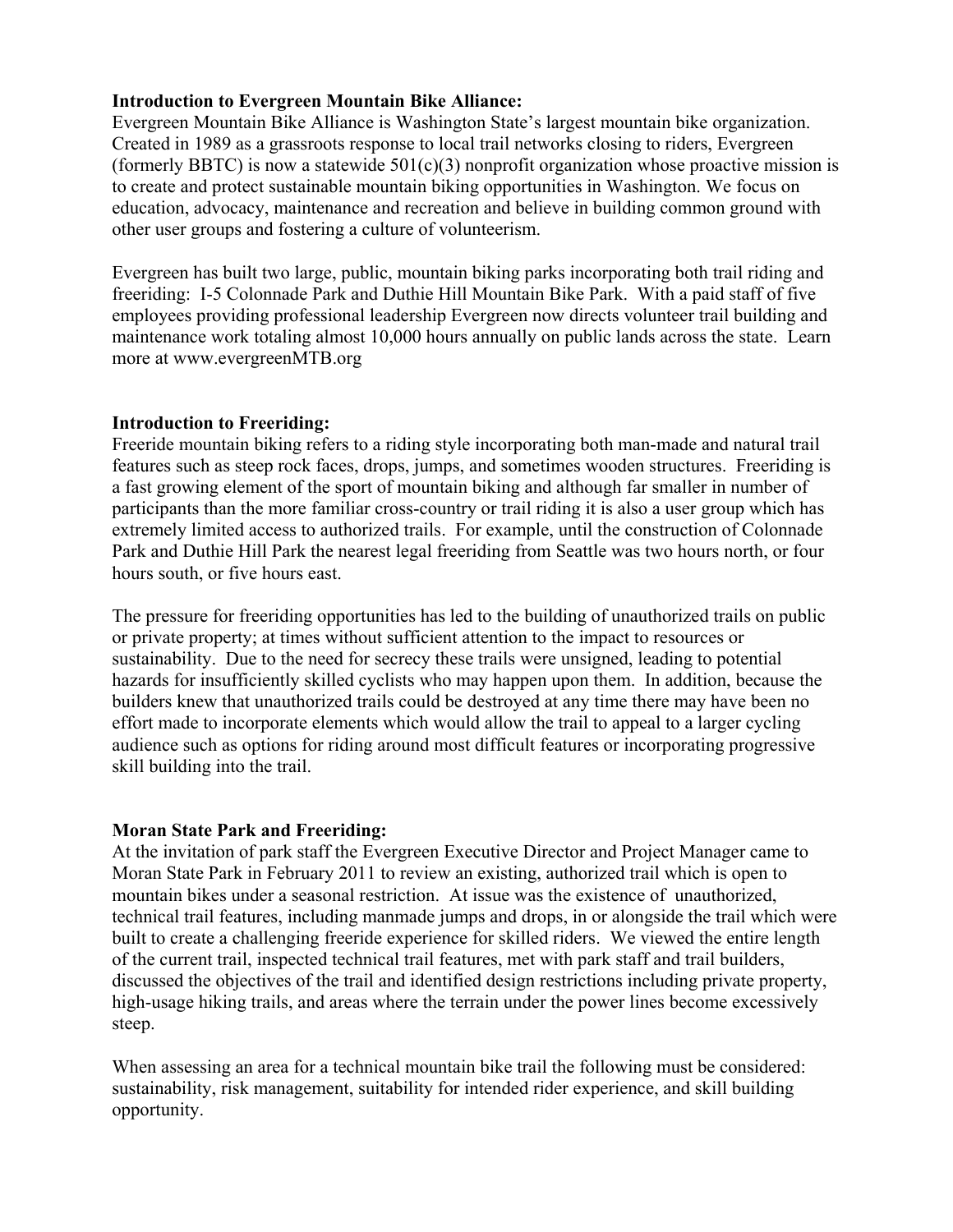This document summarizes our assessment of the potential for upgrading and authorizing technical trail features on the current mountain bike trail under the power lines on the far west side of Moran State Park. General guidance is also provided for incorporating appropriate risk management techniques . The trail would incorporate natural and man-made features to provide a challenging and unique riding experience for Orcas Island and the only authorized freeriding in the San Juan Islands.

#### **Opportunity:**

Create a freeride mountain bike trail which, for much of its length, follows under existing power lines on a previously cleared alignment that would provide:

- An environmentally sustainable footprint
- Appropriate risk management techniques to best ensure liability protection under the Washington State "Recreational Use Statute", RCW 4.24.210
- A legitimate and technical challenging trail
- A place for riders to progress and build technical skills
- An attraction for Orcas Island and specifically Moran State Park
- A community project to bring riders together to volunteer
- A year round mountain biking trail on Orcas Island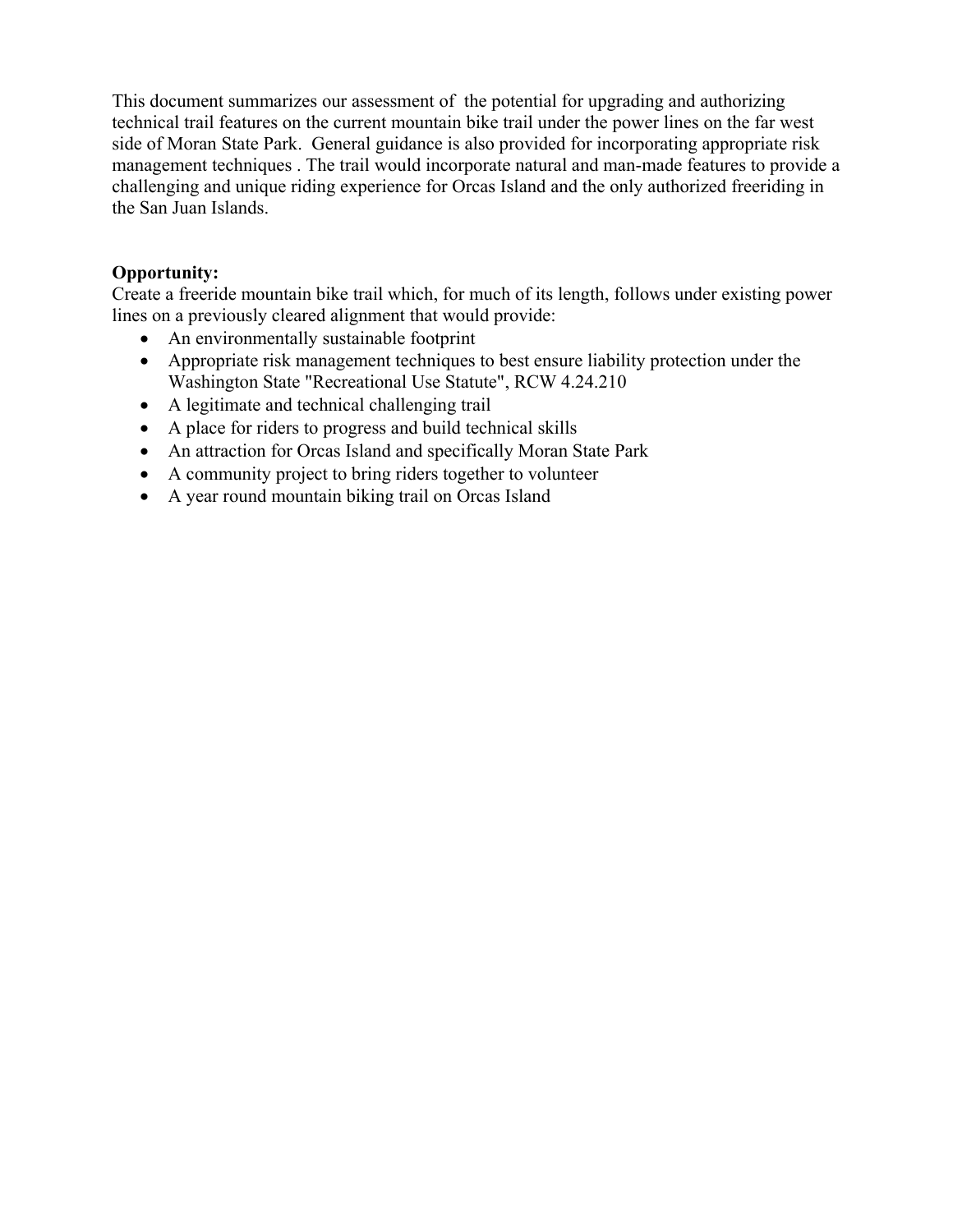#### **Proposed Location and General Conditions:**

The figure below shows the approximate location of the existing trail.



The following photographs are taken along the existing mountain bike trail and are indicative of the general land condition for this area. As can be seen, the area is unforested, lightly vegetated, and has a surface of often heavily compacted soils from vehicle traffic. The soil is generally mineral with very little surface organics.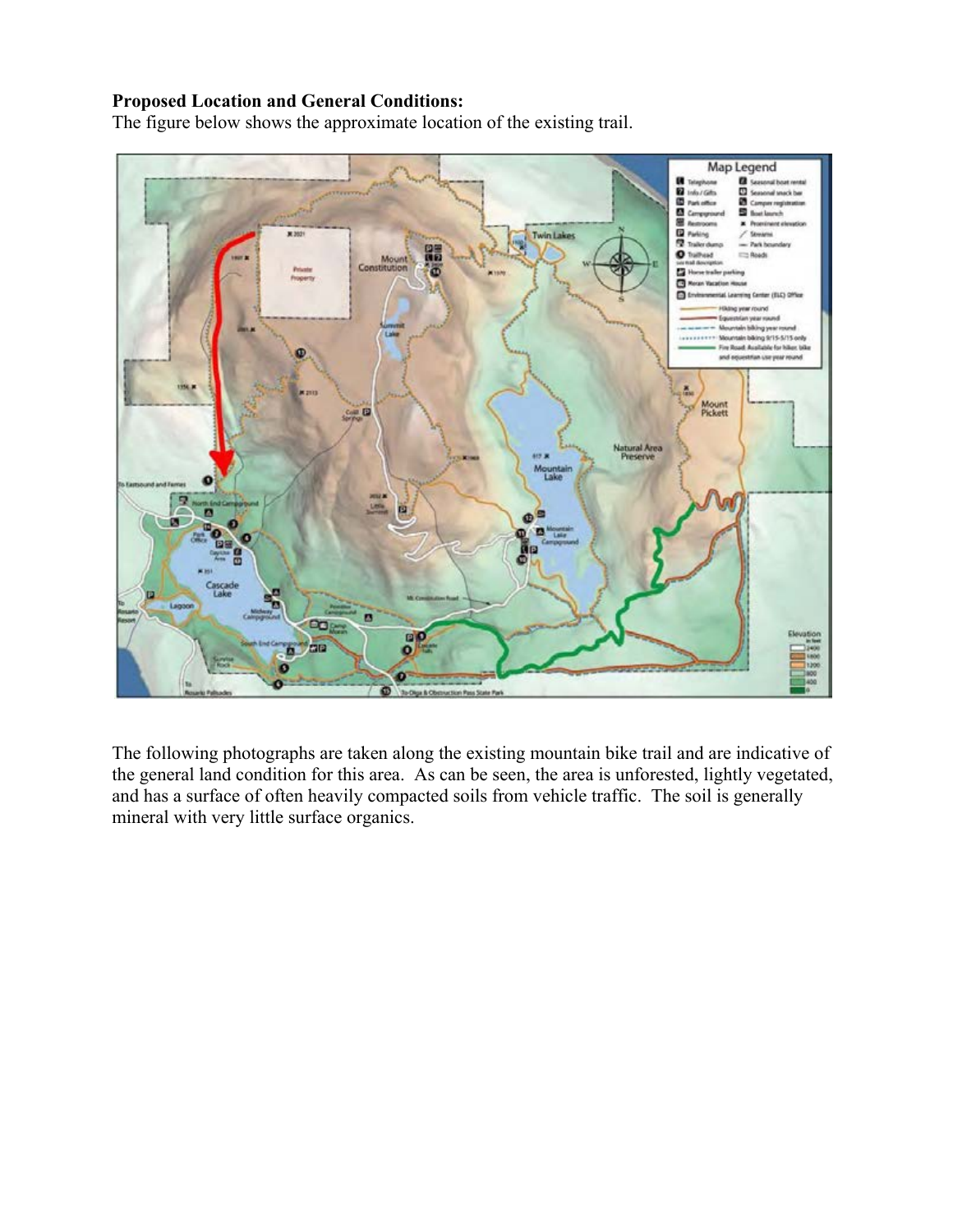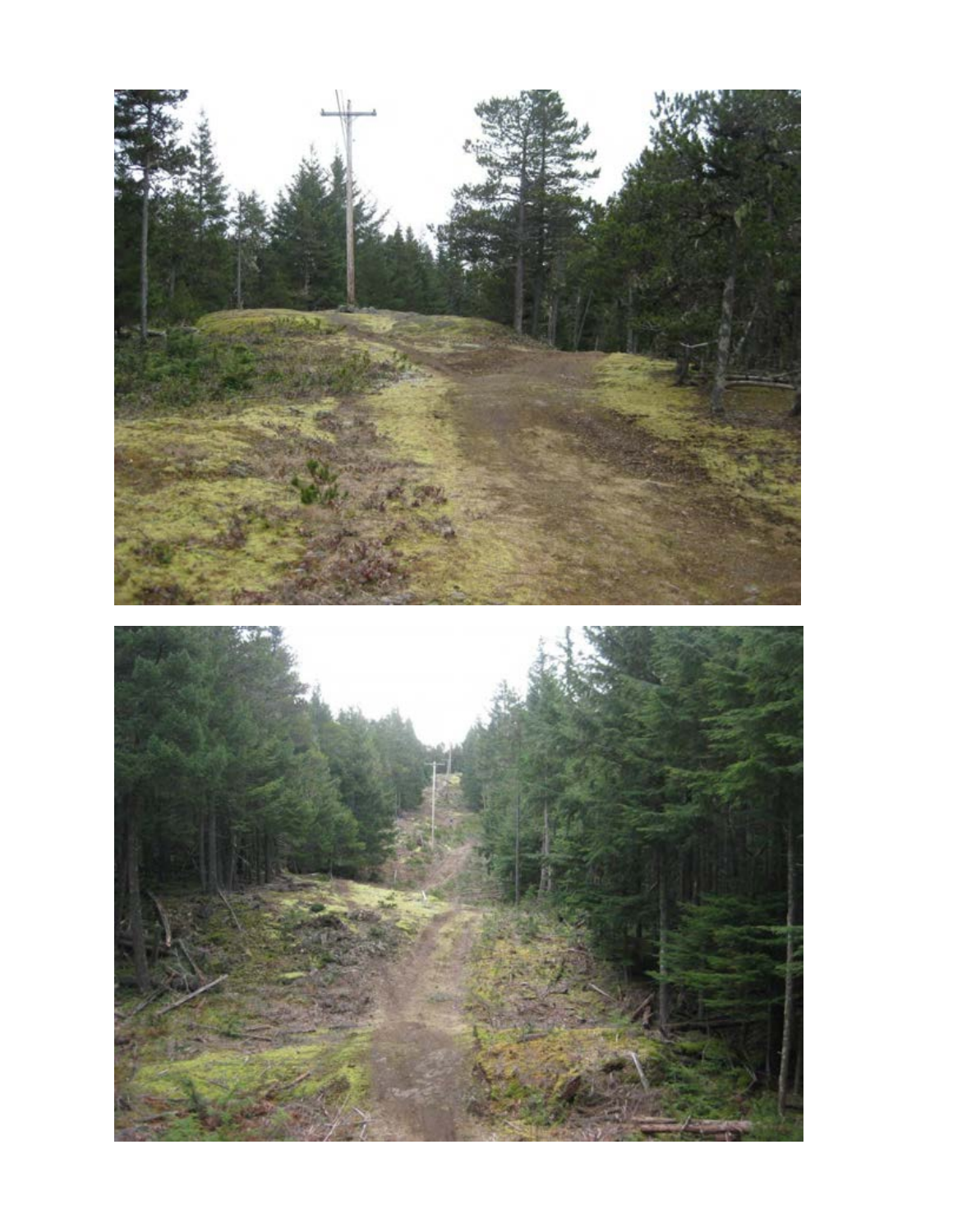

Near the bottom of the trail there are two issues which should be addressed to create a safe, sustainable riding experience and to reduce the potential for conflict with other park users. The first is that the existing, authorized, trail becomes excessively steep, what is generally referred to as "fall-line", which results in a poor riding experience and safety hazard as controlling speed on this loose section is difficult. The higher level of usage that a technical trail will draw would eventually lead to an environmentally unsustainable trail as well. A photograph of a section of this steep trail is below. The start of "trenching" on this trail is visible in the photo and is caused by the combination of human use (both bicycle and boot) and water drainage on an overly steep, poorly designed trail.

The second issue is the termination of this trail into the Cold Springs Trail for the final connection to the road at Cascade Lake. In general Evergreen advocates for the sharing of trails with all non-motorized users, knowing that appropriate education and design techniques can keep user conflict to an acceptable level. In this case though the potential for conflict from introducing freeriders onto a heavily used trail which has poor sight lines is probably higher than would be desired.

The solution to both of these concerns is the development of a new section of trail down to Cascade Lake. Appropriately built trail will ensure sustainability, reduce the opportunity for conflict, and greatly enhance the riding experience. It was clear from our investigation that the terrain can easily support new trail following near but not on the existing section of trail and then extending the final distance to the road.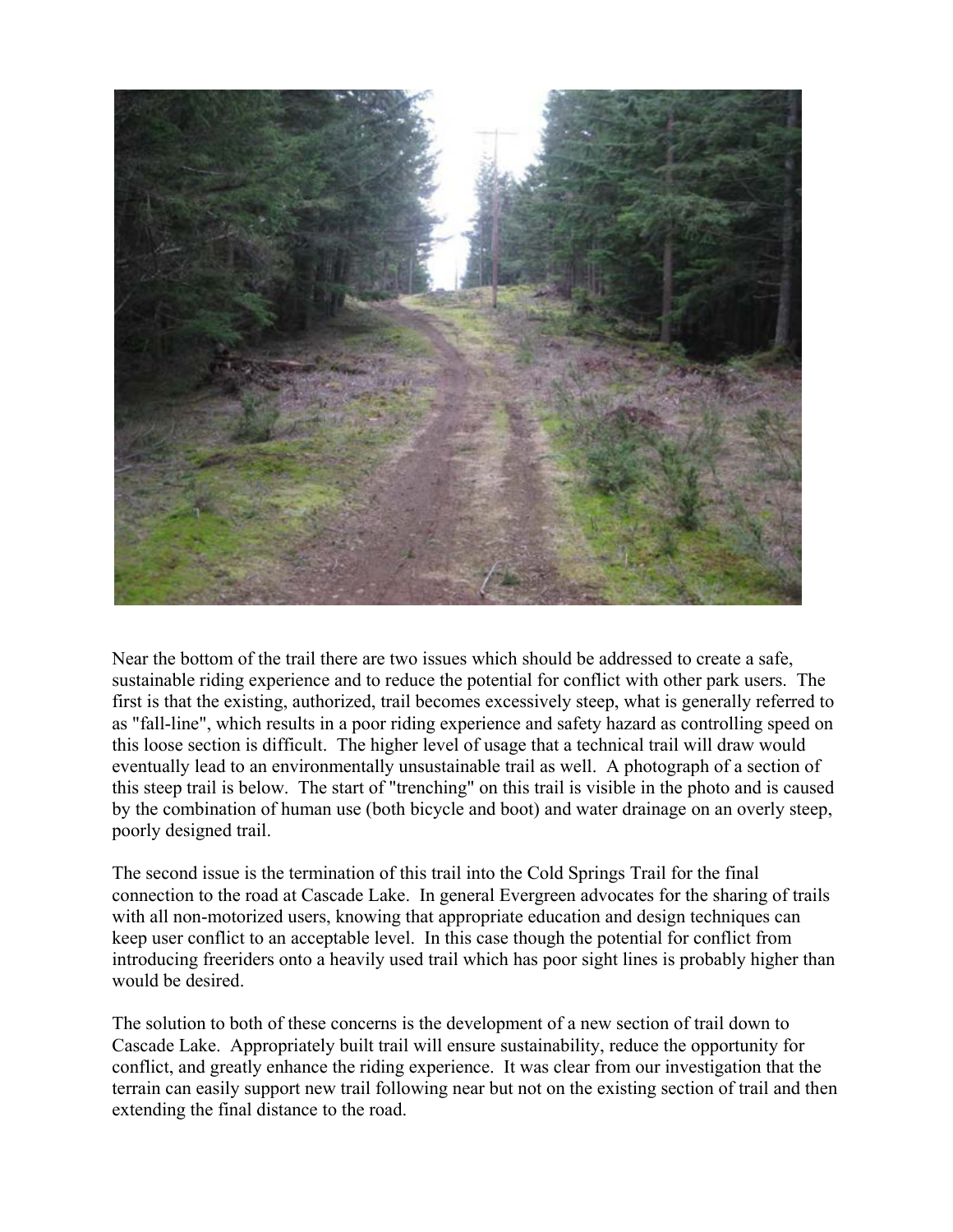

#### **Key Success Factors for Freeride Trails:**

- 1. **Sustainability** make it last by building with the environment, users and user expectations, and ongoing maintenance and erosion in mind.
- 2. **Risk Management** design and build it using risk management best practices.
- 3. **Features** make it fun by offering a variety of mountain bike specific trail features such as flow, berms, jumps, drop-offs and steep rock rolls that are connected together in a flowy succession.
- 4. **Progression** make it challenging with features of varying difficulty levels and opportunities for riders to build skills.

# **1) Sustainability**

*Books have been written on designing and building sustainable trails. We can't go into all the details here, so we just list key sustainability concepts and explain how well this particular terrain (the area under the power lines and in the adjacent woods) will hold up.* 

Core elements of designing and building sustainable trails:

- A. Impact on the environment
- B. User needs and expectations
- C. Ongoing maintenance

#### **A. Impact on the environment**

Already cleared and maintained power line right-of-way, essentially a road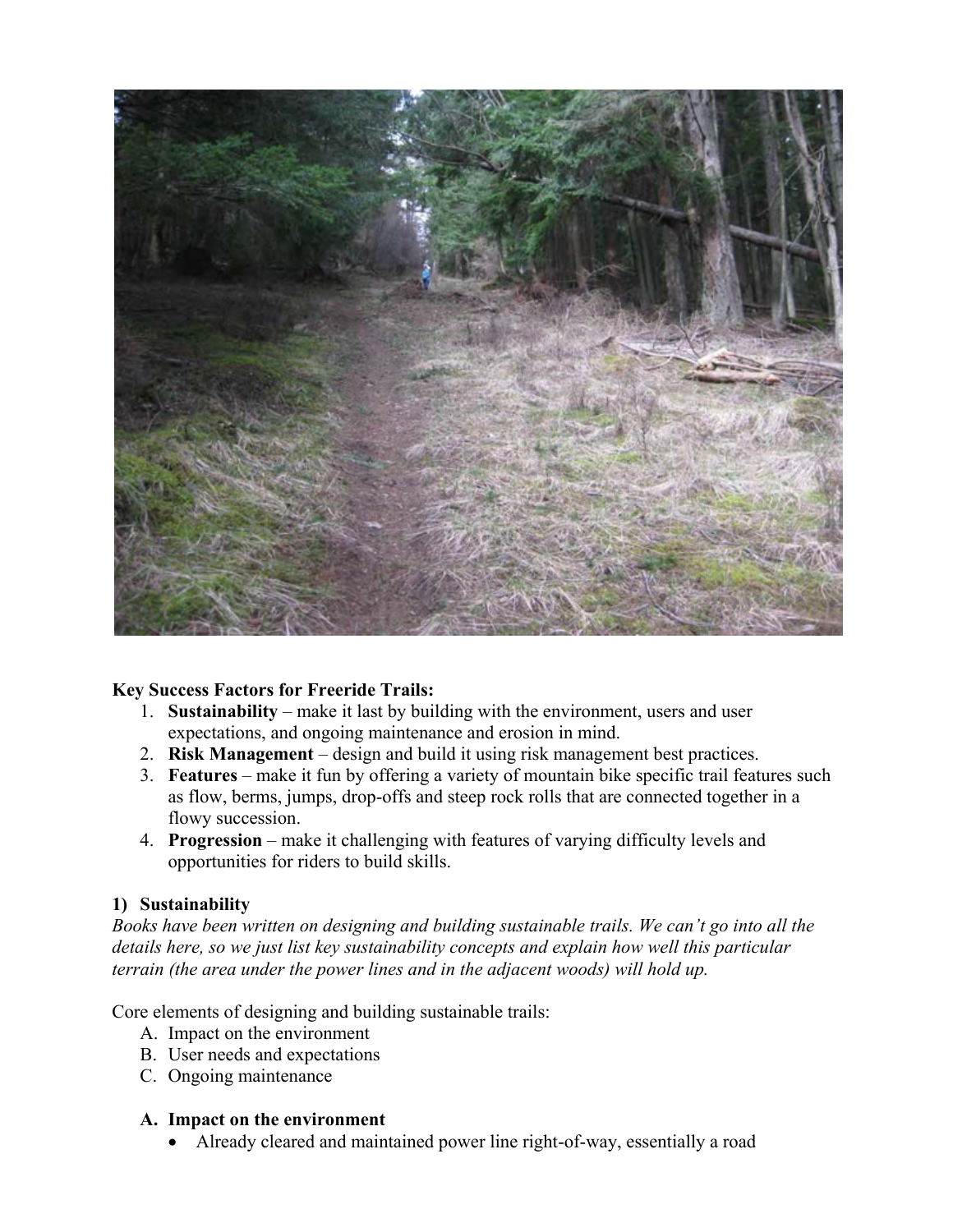- Adding trails and features to naturally steep rocky terrain means minimal impact because soil erosion is not a concern when riding on rock.
- Natural rocky slopes and rock outcroppings that exist under the power lines provide challenging riding features which in many cases will require minimal human modification.
- Natural grade reversals enable building features with far less impact. The following diagram shows an example of the minimal impact caused by building features on the type of terrain under the power lines:

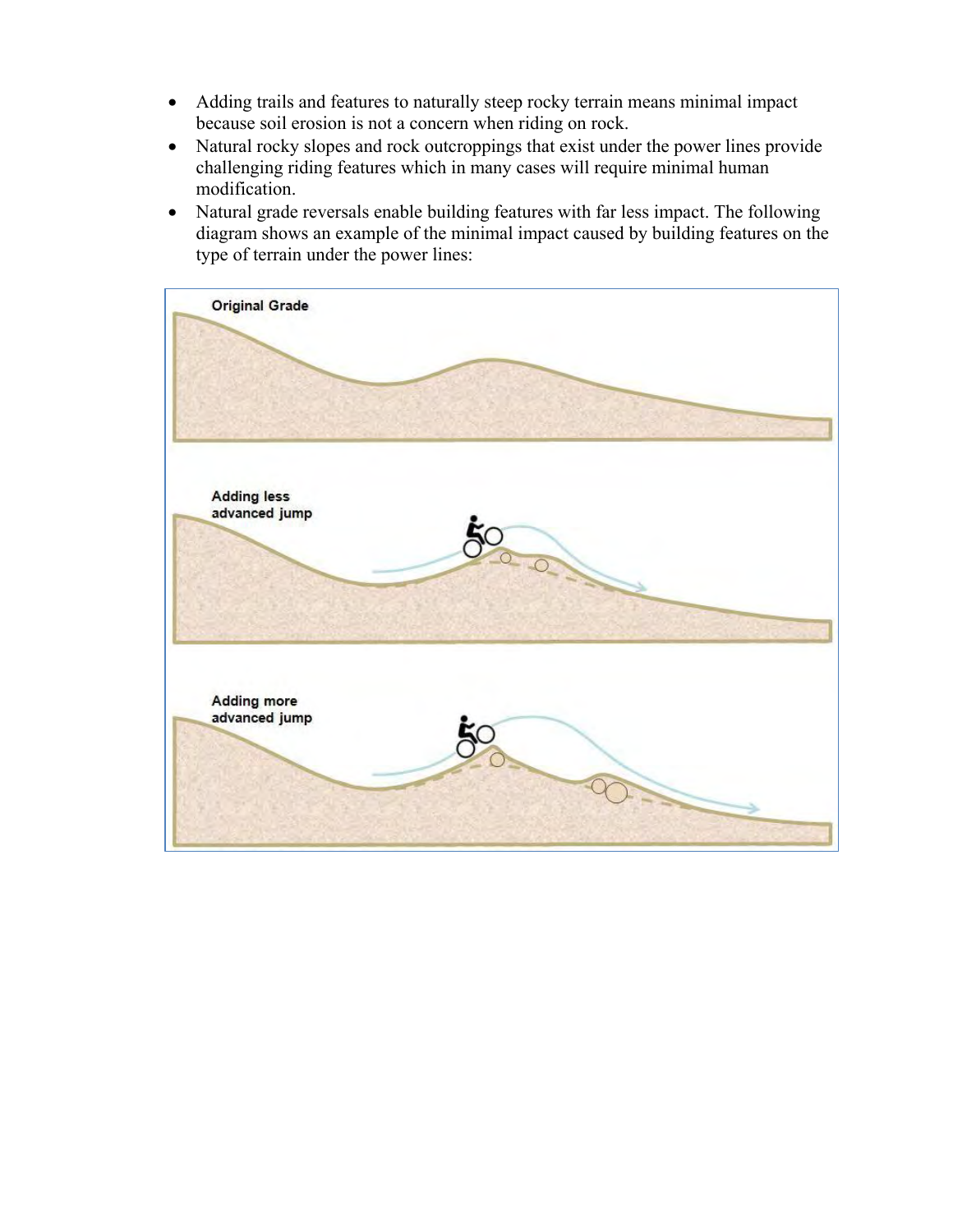By contrast, the following diagram shows how building a feature on a steady downhill grade may require building up a significant amount of dirt and log/rock fill to create a take-off and landings:



#### **B. User needs and expectations**

- This trail does not provide views or serve as a connector for view trails. For that reason it currently sees very little usage by hikers or cross country mountain bike riders. This is important as the high-speed nature of freeriding makes it incompatible with significant numbers of walkers or slow-speed riders. Proper signage will serve to alert all trail users to the nature of the trail and will further reduce any potential conflict.
- Would be extremely popular with mountain bikers and open up Moran State Park to a whole new user group, freeride bikers, as long as built with the appropriate features to provide the desired freeride experience.
- Abundance of rock and local material available for building features which will fit the aesthetic of the park.

# **C. Minimizing ongoing maintenance**

The rocky terrain with natural grade reversals that exists under the power lines lends itself very well to building trails there require minimal ongoing maintenance.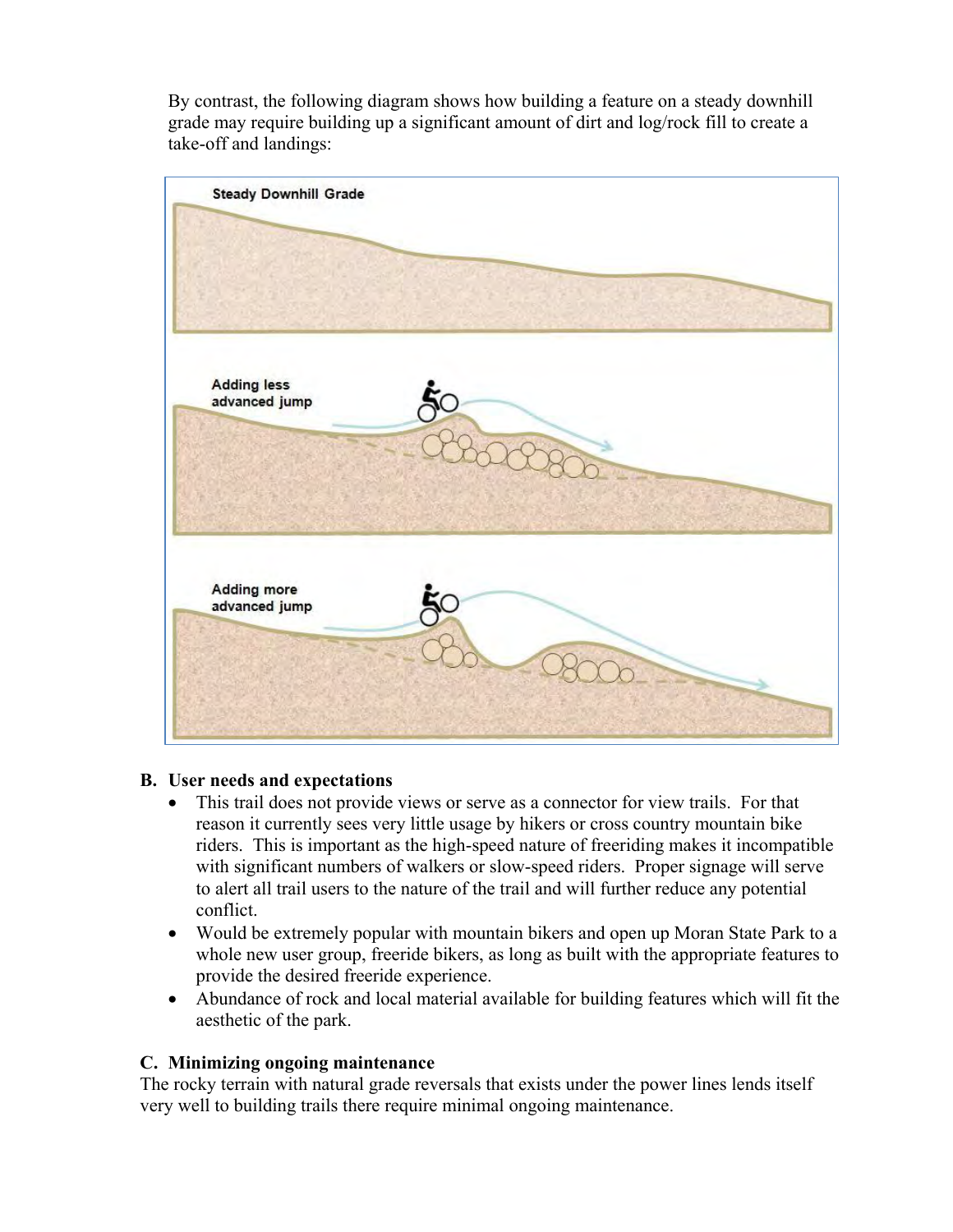#### **Key sustainability concepts**

Control of erosion caused by water:

- Natural grade reversals will shed water at regular intervals
- Jumps and other features also add grade reversals to break up water flow
- Naturally rocky terrain facilitates shedding water
- Features that use rock outcroppings aren't impacted by water
- Rocky terrain and rock features are often more ride-able and fun in wet weather
- Outsloping and the "Half-rule" techniques will be applied to keep water shedding off of the trail

Control of erosion caused by usage:

- Turns and berms will be implemented to maintain flow and reduce skidding and hard braking that can cause erosion on dirt surfaces
- There is an abundance of natural rock available to armor steeper sections and help retain features (would otherwise be potentially erosion prone with an all dirt surface)
- Features like jump take-offs and berms that are used over and over again can be armored with rock or man-made landscaping materials such as pavers or turf stones. The following is an exaggerated example of an armored berm at a bike park that receives constant traffic :



*Note: dirt landing zones for high speed jumps are one feature that should generally not be armored with rock or pavers. As a result, they will require regular maintenance to keep them safe.* 

Keeping users on the trail:

- Because mountain bikers can't ride their bikes off trail, they don't tend to wander off the trail or braid trails
- Ride-arounds should be provided for difficult features, as well as walk-up paths for users wanting to session a feature over and over again.

#### **2) Risk Management**

The following is a description of the key risk management techniques and best practices to consider when designing and building mountain biking trails with natural and man-made features. Much of this information is copied or derived from the International Mountain Bike Association's (IMBA) "How to Design Challenging Trails" manual. Evergreen has used these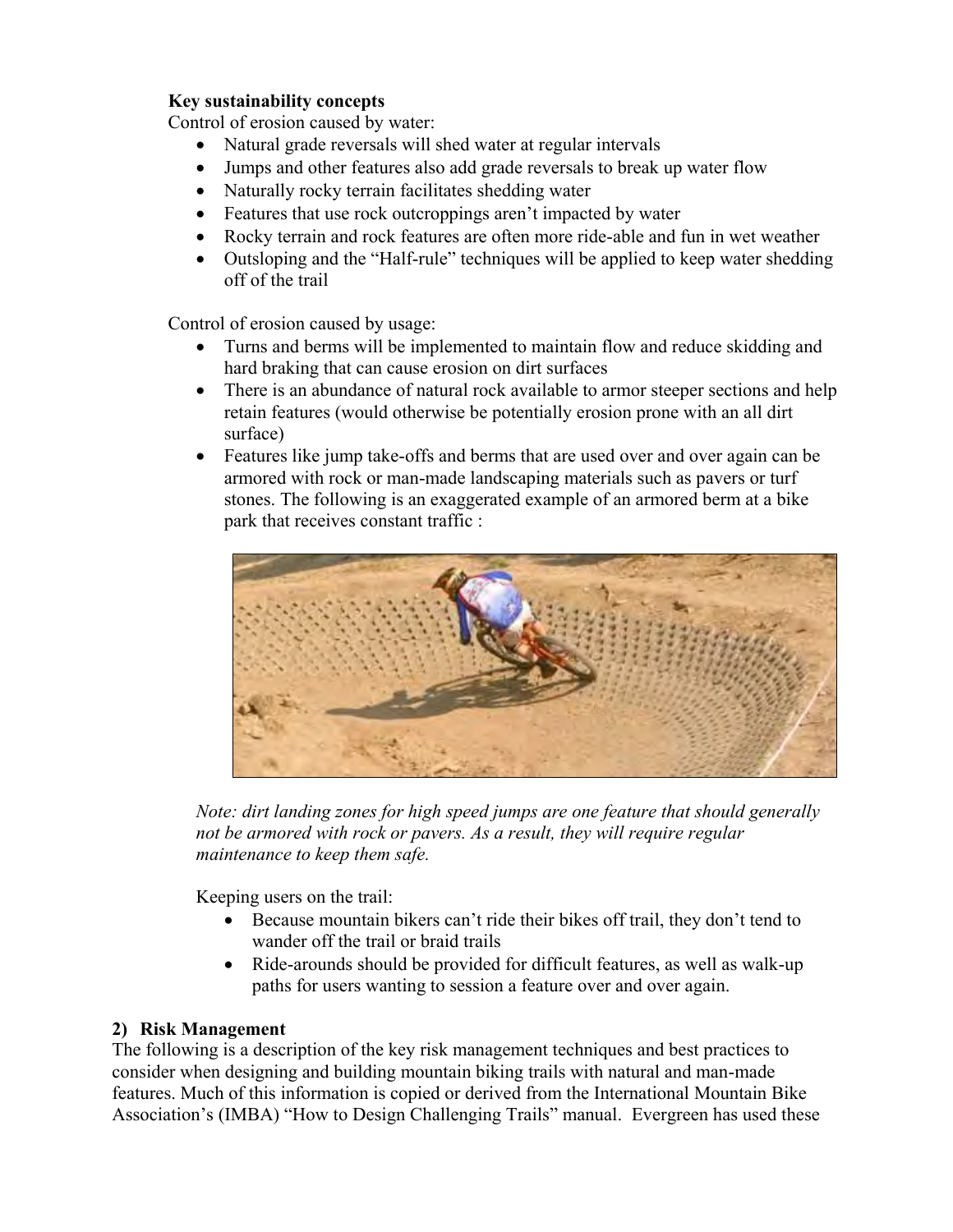techniques successfully at both Colonnade Mountain Bike Park and Duthie Hill Mountain Bike Park, public owned parks property of City of Seattle and King County respectively.

- Build trails according to established *Trail and Feature Guidelines*. Trails, natural features (such as steep rock rolls and rock drops) and man-made features (such as jumps and berms) must be durable, predictable and designed to moderate the risk of injury when riders fail to negotiate them properly.
- Emphasize *Skill Instead of Consequence*. Challenging features don't have to be overly dangerous. There is risk inherent in all styles of mountain biking but appropriate design removes unnecessary dangers. For example, ensuring that the landing zones of jumps are smooth and free of obstacles does not reduce the risk inherent in failing to land correctly but in that case it does avoid introducing the added danger of impacting trees or logs.
- Provide *Options and* "*Ride-Arounds*". When building features, offer easier options and routes that avoid the feature whenever possible. Build features and challenges that are appropriate for the skill level of the trail. Provide opportunities for a variety of skill levels.
- Build skill *"Gateway Filters"*. Entrances to difficult trails and features should be made challenging. These gateways will cause inexperienced riders to avoid the trail or dismount early on a feature, before the feature is high above the ground where the rider is more likely to be injured should a fall occur. This will reduce the risk of less skilled riders attempting a trail or feature that is beyond their ability.
- Provide appropriate *Fall Zones*. Clear hazards from areas where riders are likely to land from a fall.
- Build "*Choke Points*". Narrow, difficult and very visible features that will slow riders down before a higher risk area. Choke points are built close to the ground with safe fall zones in case of a fall.
- Design *Proper Flow* into trails. Avoid abrupt transitions from open and flowing to tight and technical.
- *Eliminate Surprise*. Provide clear site lines and don't surprise trail users with unexpected technical trail features. Challenging trails should be properly signed. Make sure that riders can see technically challenging trail sections well in advance. The most difficult section of a feature should be made visible from the entry. By placing the difficult section in view, the rider can make an informed decision before they may get into difficulty with a feature that may be beyond their ability.
- Mark trails and TTFs according to established *Sign Standards*. Trailhead signs can provide general information about trails and features, but their highest priority is to alert riders to the difficulty level and technical challenges on the trail ahead.
- Eliminate *Hazards* or identify them with signs. Dangerous rocks or stumps in higher speed zones or potential fall zones should be removed. If a potential hazard exists that can't be removed, such as a nearby cliff or fence, \*and\* the trail can't be routed away from it, choke points should be implemented to control speed and the hazard well signed.
- *Educate* riders. The Evergreen Mountain Bike Alliance and partners will offer various mountain bike boot camps, classes and technical riding skills clinics. Information on biking etiquette and how to reduce user conflict should also be posted.

**Gap jumps and risk management**. Although filling gaps and adding case guards reduces the risk of a severe injury resulting from a rider attempting the jump with too little speed, it will increase the number of riders on the jump and lower the overall skill level of those riders. As a result, a decision needs to be made as to the target skill level of the desired riders on that jump, and designing accordingly. Case guards and table-tops will provide progression opportunities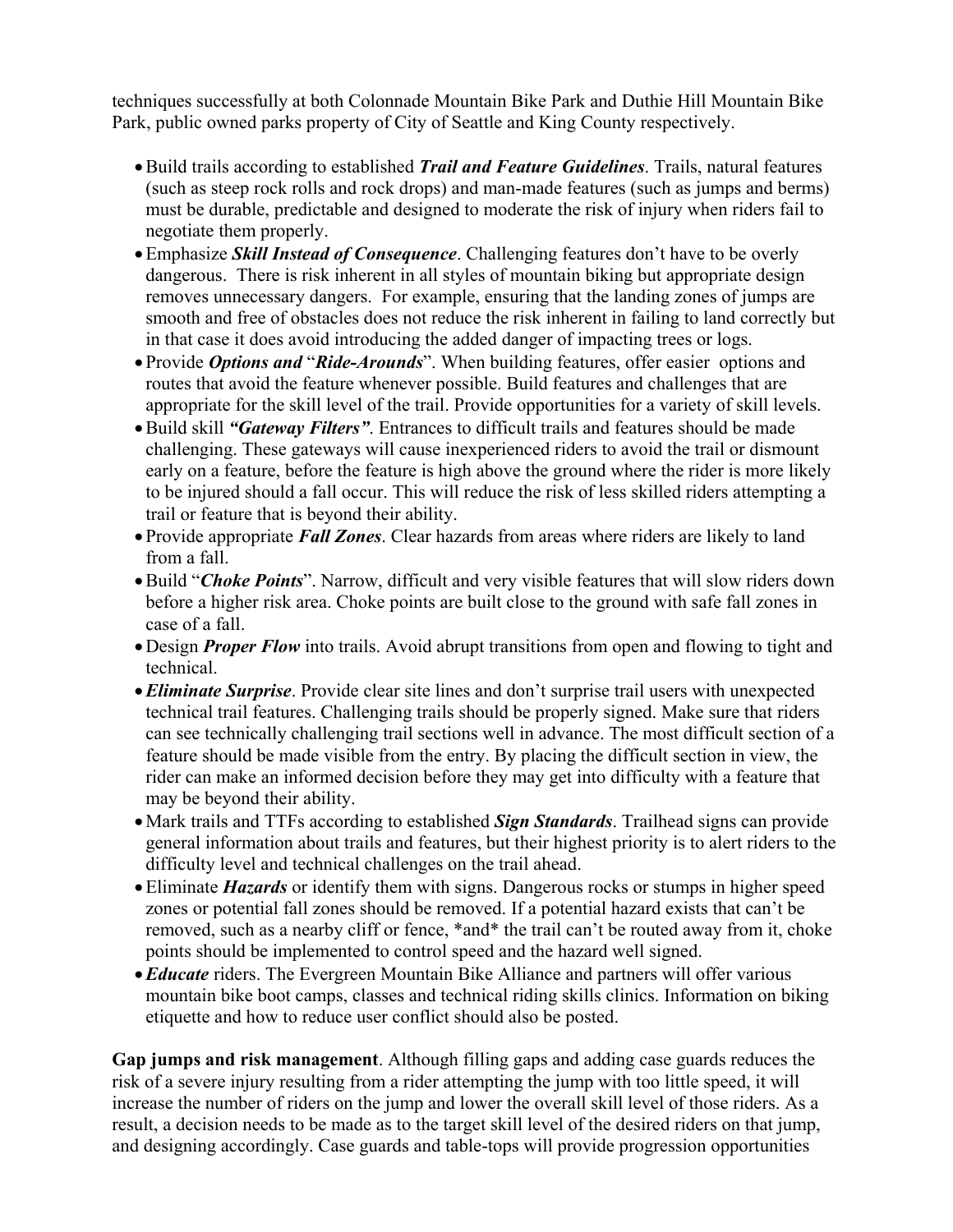and they will open up the features to a greater audience, but the number of accidents will also go up. Signage and other risk management issues need to be considered together.

**Signage**. Signs are a necessary component of trail management, especially for trails with natural and man-made features and options. They provide the rider with information that will allow them to make an informed and educated choice. Two types of signs will be used:

*Trailhead signs* are necessary to inform the rider of the trail technical difficulty and conditions expected, as well as park rules and emergency contact info. Examples:



*En-Route signs* will be along the trail to give warning of the difficulty of an upcoming TTF when that TTF is rated higher than the overall rating of that particular trail. Examples:



#### **3) Features**

The cleared terrain under the power lines is ideal for a challenging and fun trail full of natural and mad-made features. There is an abundance of rock, short steep sections of terrain and natural grade reversals that are nearly ideal for creating features and simultaneously managing drainage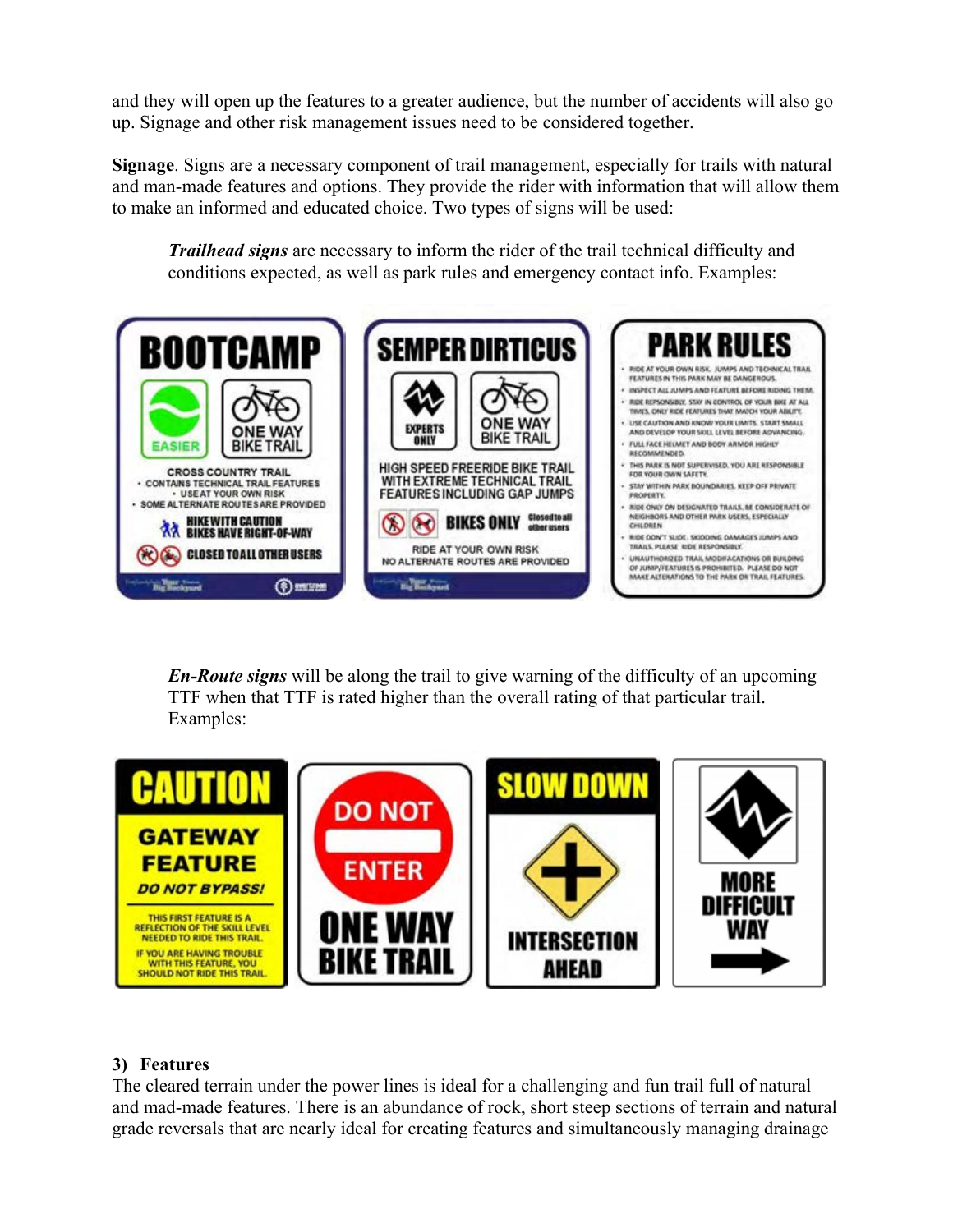and erosion concerns. Below are some, but certainly not all, of the features that are commonly incorporated into freeride trails:

**Berms and "Flow"**. A key measure of trail quality is flow. Riders can experience flowy trails with a relatively steady speed and pedaling cadence. That means flowing around turns without having to hard-break into the turn and hard-accelerate out of the turn. Berms, or banked turns, are one the key features that makes flow possible.



**Jumps**. Some of the most popular trail features at any park or freeride trail are jumps. There are many styles, such as Table-Tops, Step-Downs, Step-Ups, Gap Jumps, Hip Jumps, but all involve the rider using forward speed to launch upward into the air: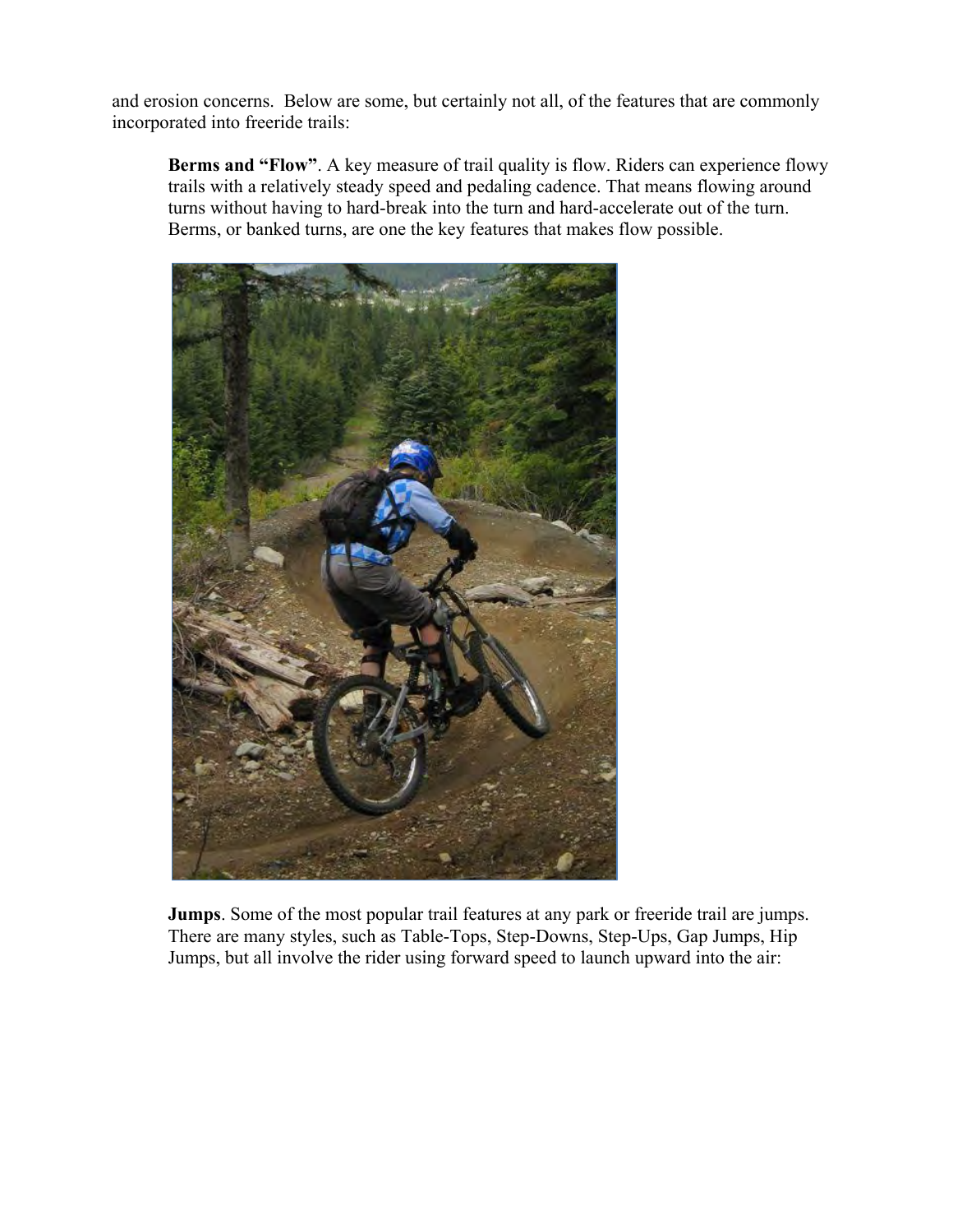

**Drop-Offs**. The characteristic that distinguishes a drop-off from a jump is the take-off angle. A drop has a flat or negative take-off angle, so sends the rider downward. The two require different skills and technique. Many opportunities for rock drop-offs exist naturally under the power lines.



**Steep Rock Rolls**. Steep rocky terrain provides many opportunities for fun and technically challenging trail features. The steep rock roll is a great skill builder and a common natural feature on backcountry trails.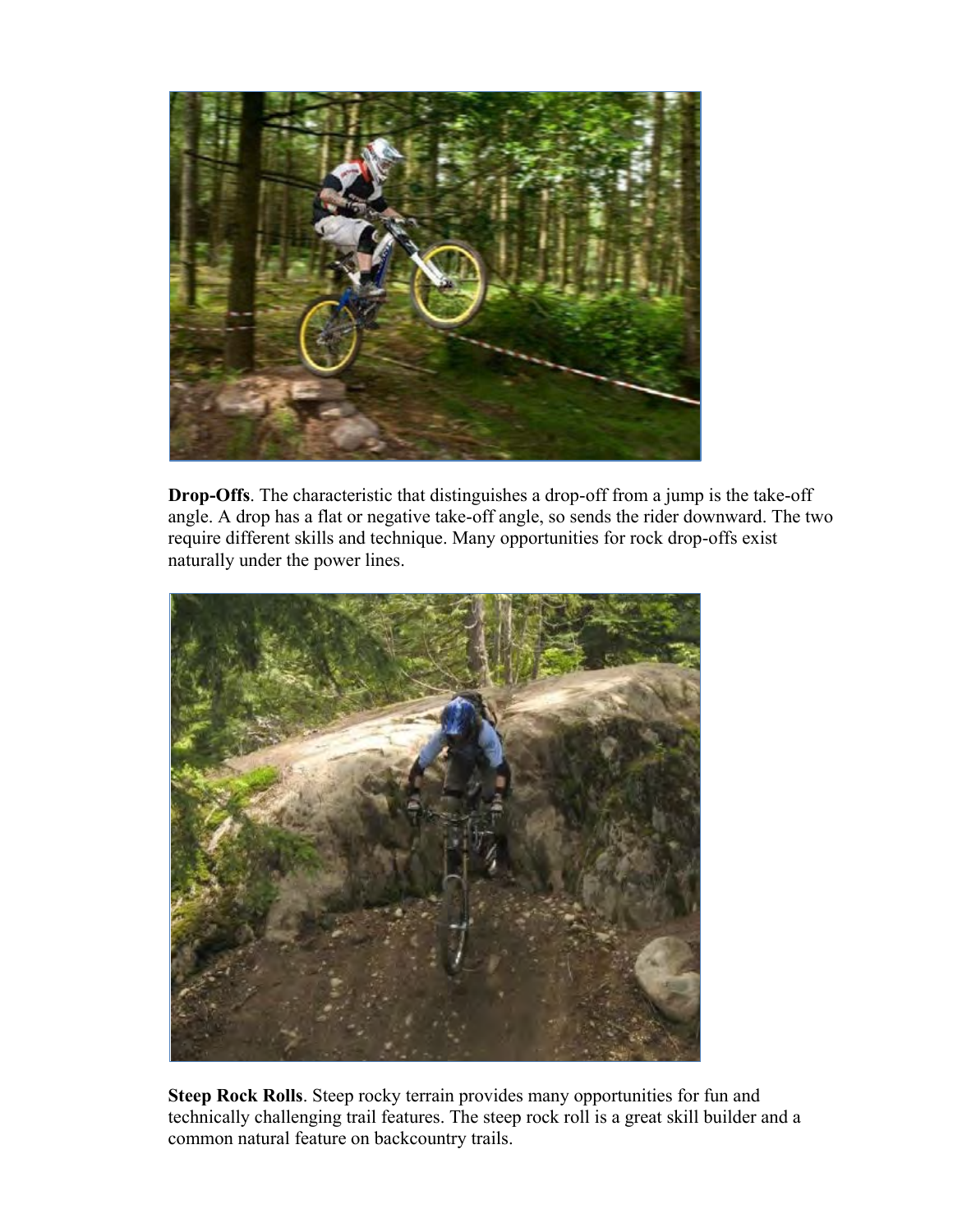

### **4) Progression**

Fun features will attract riders to the trail, but progression and skill building opportunities will keep riders coming back. The following are key techniques for offering and facilitating progression on a trail:

**Side-by-Side Options**. Provide side-by-side more and less difficult options as well as a "ride-around" (a way to bypass the feature altogether). The GLC Drops at Whistler is an excellent example:

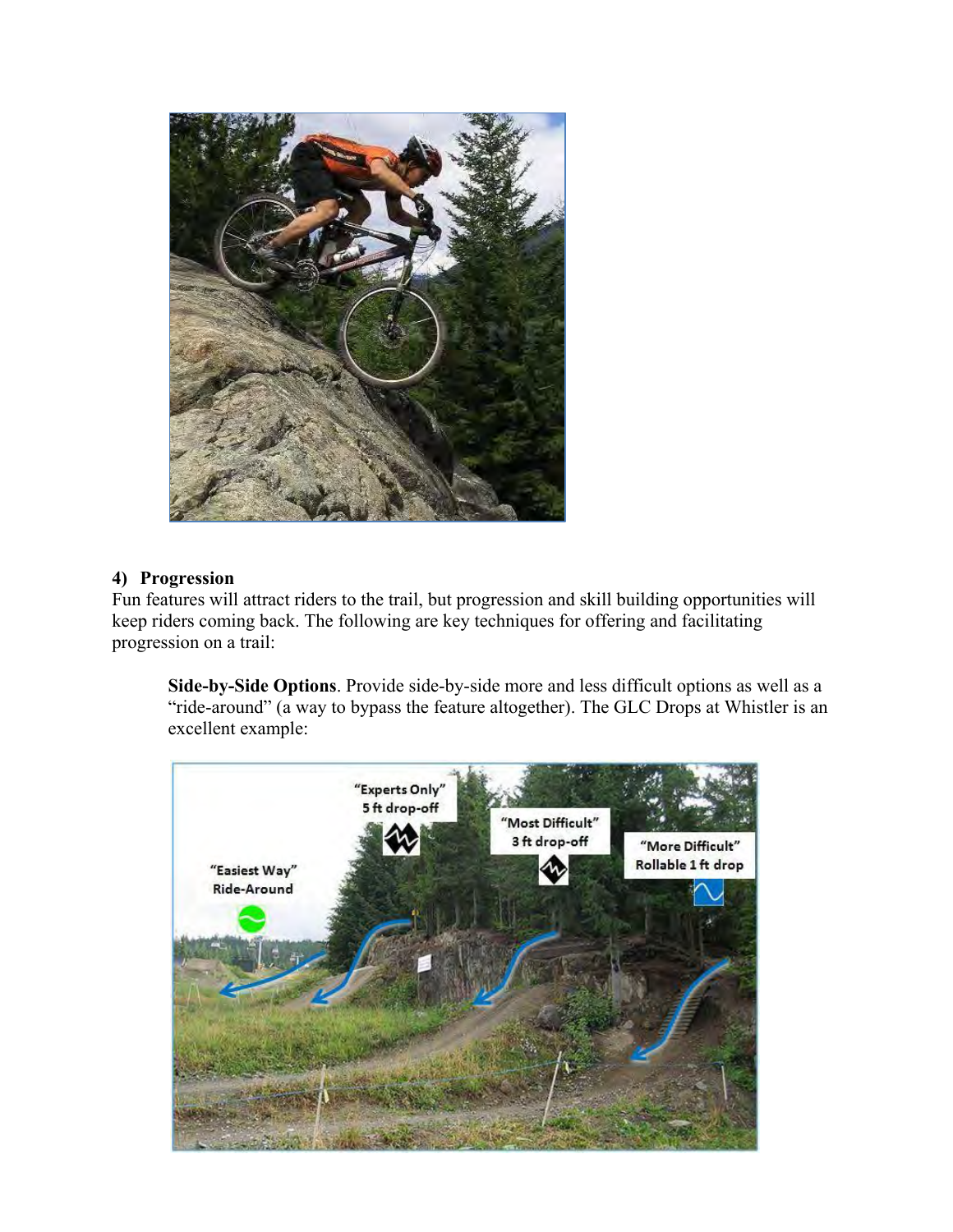The same concept can be applied to jumps and steep rock rolls.

**Introductory Features & Skill Zones**. Although the Whistler GLC drops concept is an excellent example, there are still many experienced cross country riders who will be intimidated by the first blue level drop. To address that audience introductory features or skill zones can be added earlier on the trail. An example is the beginner drop zone at the Duthie Hill Mt Bike Park, which range from 6 inches to 3 feet tall:



**Gaps, Case Guards, Roll-able Doubles & Table-tops**. The easiest jump to build but most difficult to learn on is the gap jump. A separate take-off and landing are built and the rider must carry enough speed to clear the gap between the two.

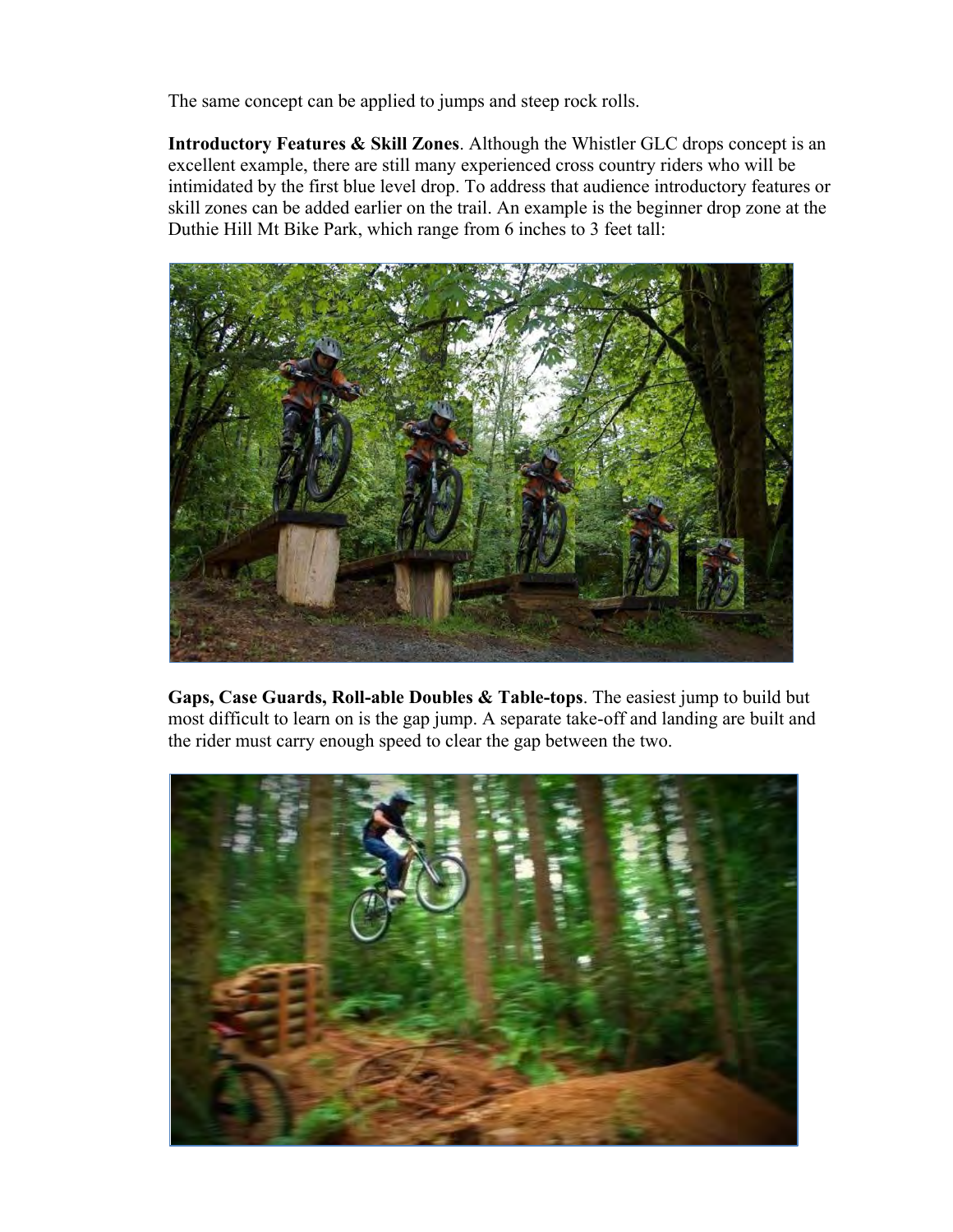To provide some progression opportunities, an extension to the landing zone may be added. Called "case-guards", they shorten the gap in case a rider isn't carrying enough speed. Case guards vary in length and style:



To provide additional progression opportunities, the gaps can be filled to make roll-able doubles and table-top jumps: